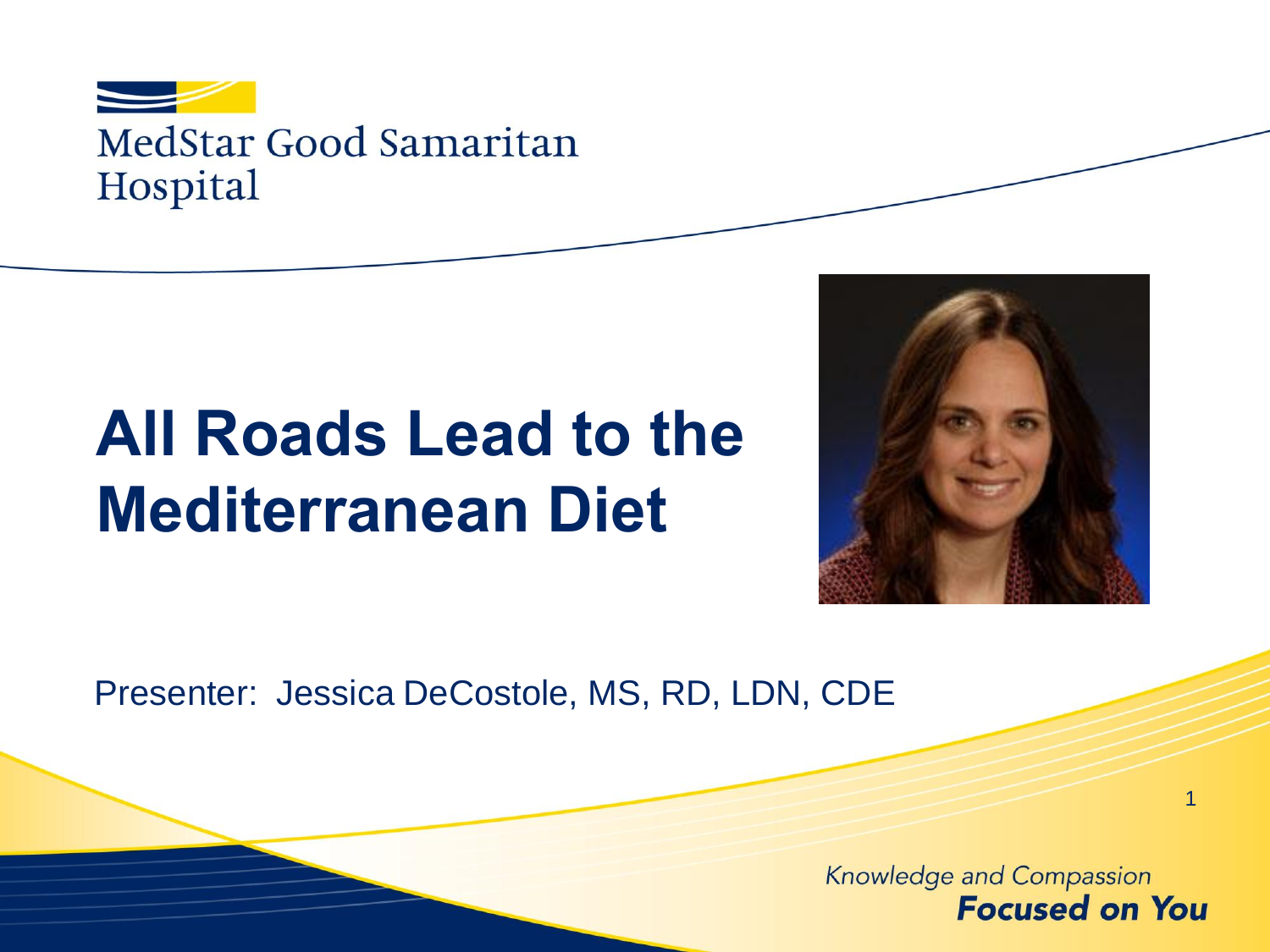

## **Mediterranean Diet: The Basics**

- Eating primarily plant-based foods
	- fruits and vegetables, whole grains, legumes and nuts
- Replacing saturated fat with healthy fats
	- olive oil and canola oil
- Using herbs and spices instead of salt to flavor foods
- Limiting red meat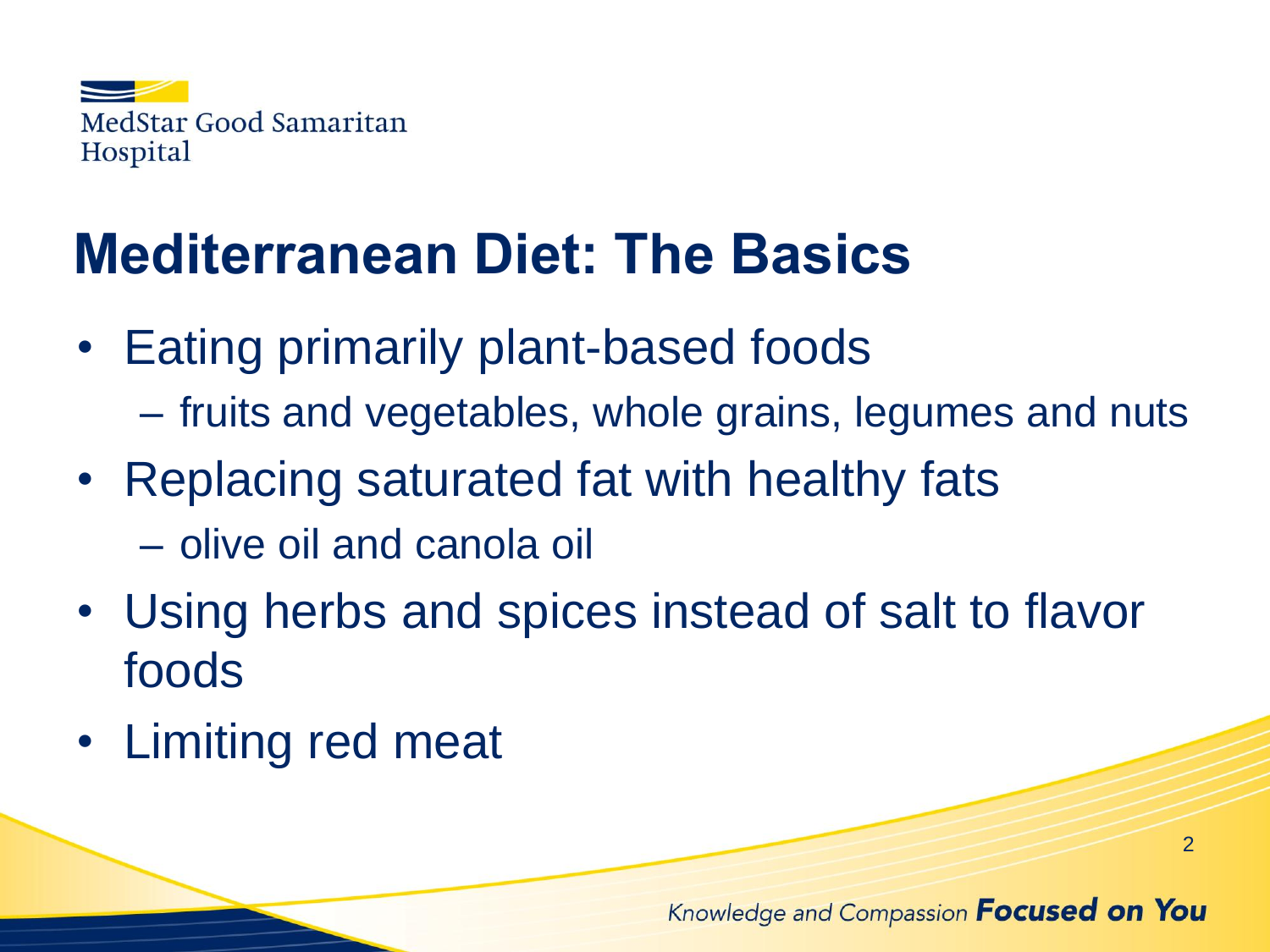

# **Mediterranean Diet: The Basics (cont.)**

- Eating fish and poultry at least twice a week
- Enjoying meals with family and friends
- Drinking red wine in moderation (optional)
- Getting plenty of exercise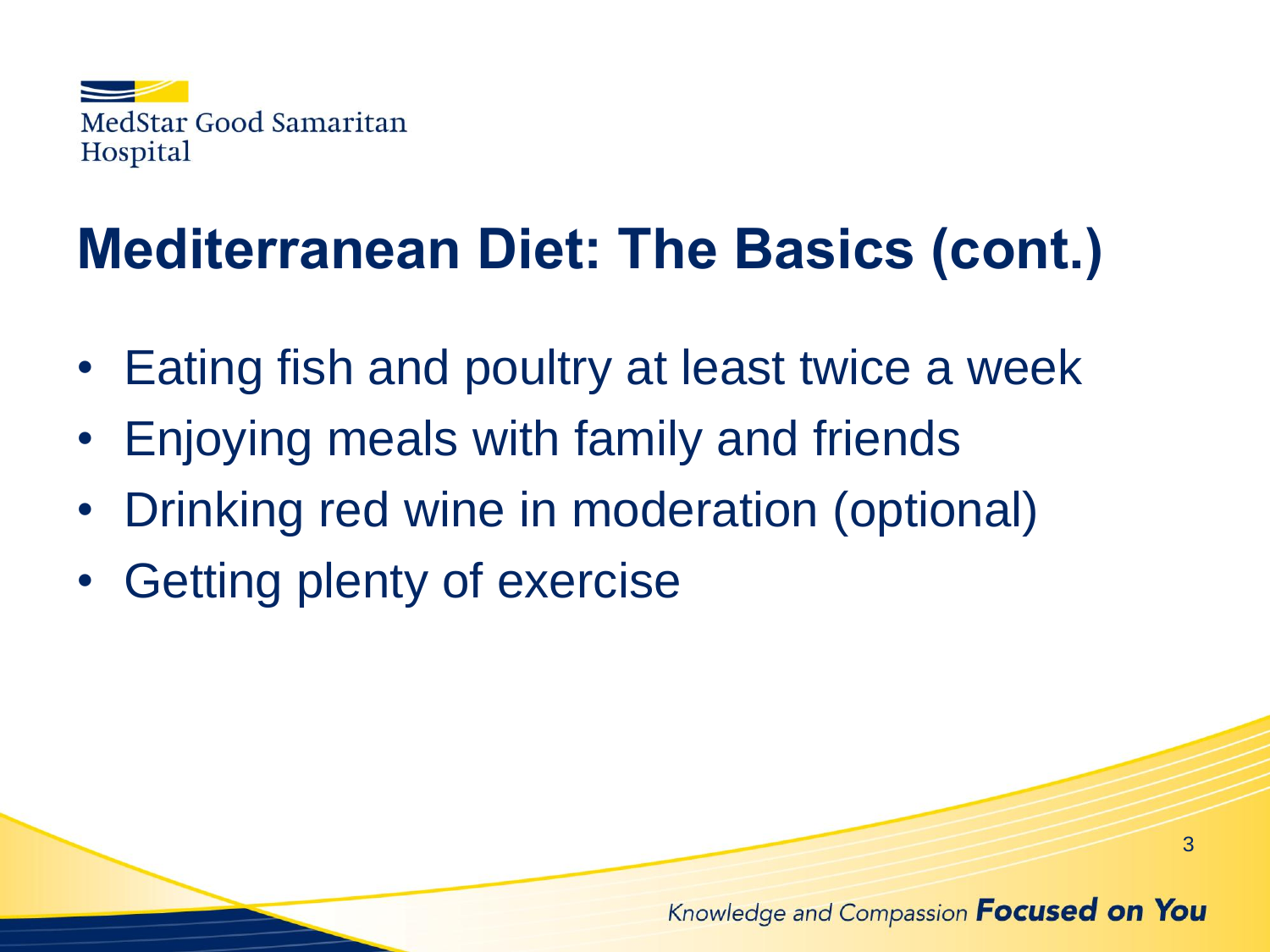

# **Mediterranean Diet: Why all the Hype?**

- **Decreasing risk of type 2 diabetes.** A Mediterranean diet is rich in fiber which digests slowly, prevents variances in blood sugar, and can help maintain healthy weight.
- **Preventing heart disease and strokes.** Following a Mediterranean diet limits intake of refined and processed food and meats, and encourages drinking red wine instead of hard liquor—all factors that can help prevent heart disease and stroke.
- **Keeping you moving.** If you're an older adult, the nutrients gained with a Mediterranean diet may reduce your risk of developing muscle weakness and other signs of frailty by about 70 percent.

#### Knowledge and Compassion **Focused on You**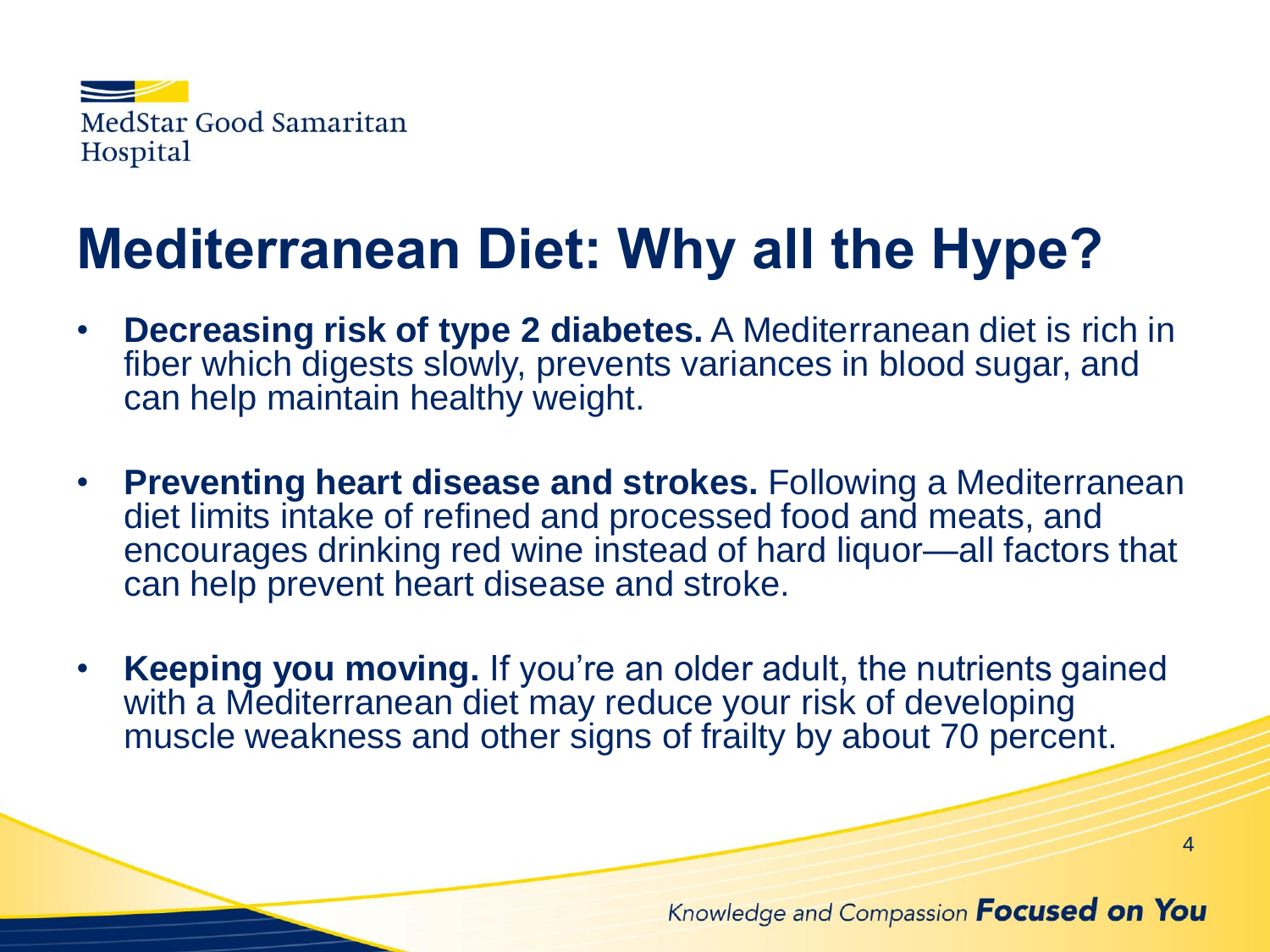

### **Mediterranean Diet: Why all the Hype? (cont.)**

- **Reducing the risk of Alzheimer's.** Research suggests that the Mediterranean diet may improve cholesterol, blood sugar levels, and overall blood vessel health, which in turn may reduce your risk of Alzheimer's disease or dementia.
- **Cutting the risk of Parkinson's disease**. The high levels of antioxidants in the Mediterranean diet may help prevent oxidative stress, thereby decreasing the risk of Parkinson's disease.
- **Increasing longevity.** By reducing your risk of developing heart disease or cancer with the Mediterranean diet, you're reducing your risk of death at any age by 20%.

#### Knowledge and Compassion **Focused on You**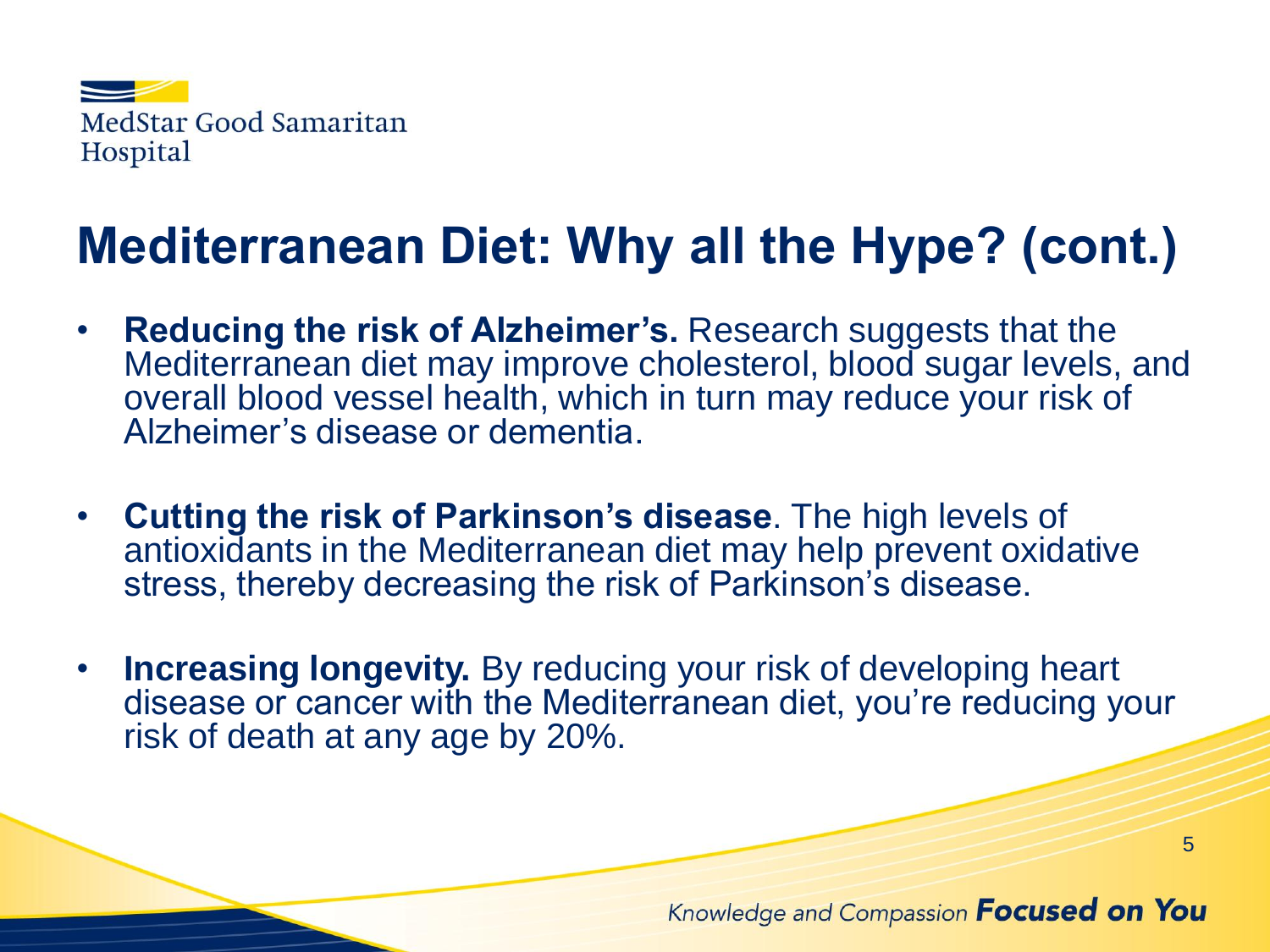

### **The Myths You Need to Know**

- **Myth 1: It costs a lot of money.**
	- **Fact:** Beans and lentils (hallmarks of the diet) are less expensive than most processed foods.
- **Myth 2: If one glass of wine is good for your heart, then three glasses is three times as healthy.**
	- **Fact:** Moderate amounts of red wine (one drink a day for women; two for men) certainly has unique health benefits for your heart, but drinking too much has the opposite effect.

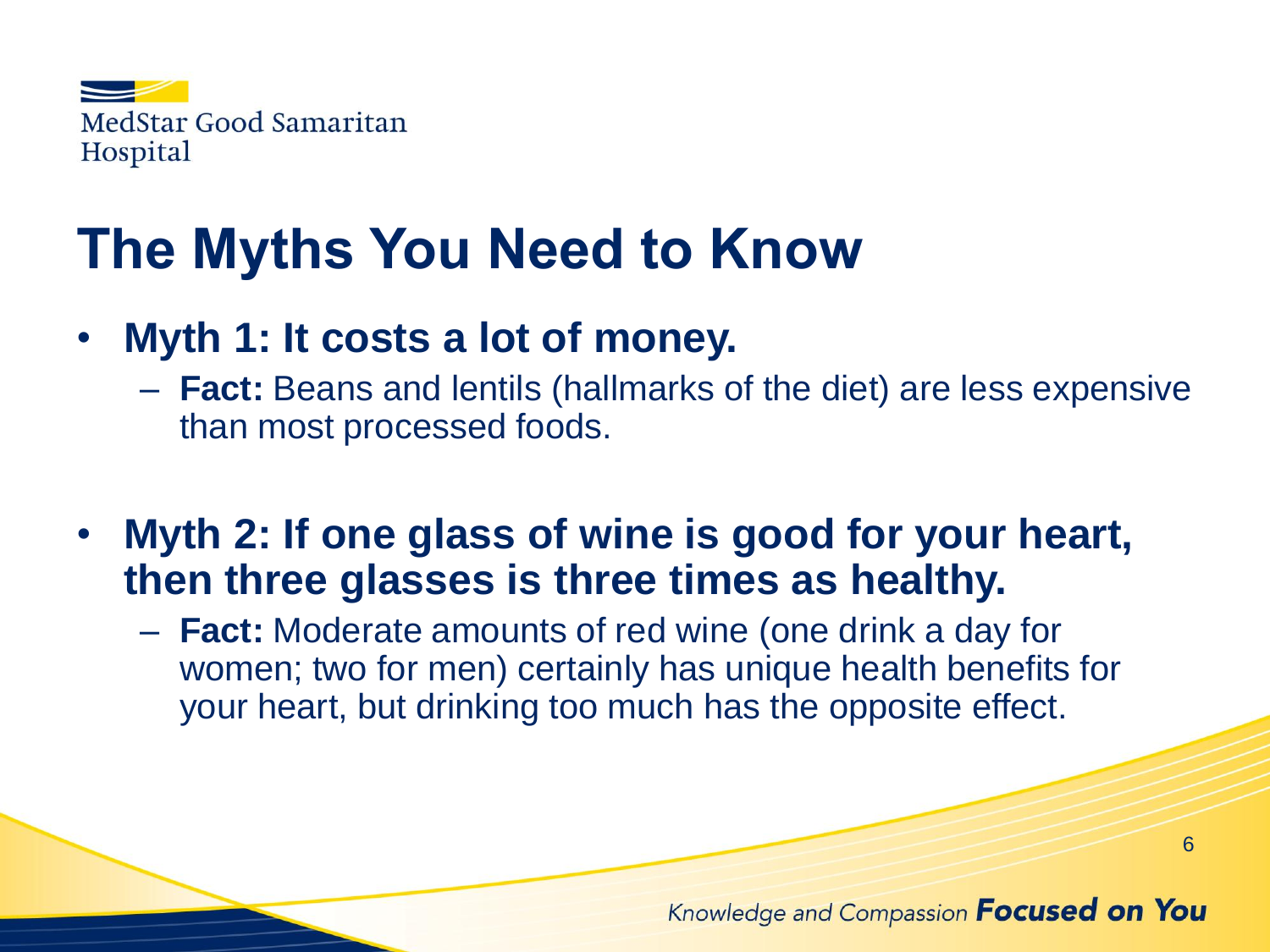

## **The Myths You Need to Know (cont.)**

#### • **Myth 3: Italians eat a lot of pasta and bread.**

– **Fact:** Typically, Mediterraneans don't eat a huge plate of pasta the way Americans do. Instead, pasta is usually a side dish with about a 1/2-cup to 1-cup serving size. The rest of their plate consists of salads, vegetables, fish or a small portion of organic, grass-fed meat, and perhaps one slice of bread.

#### • **Myth 4: The Mediterranean diet is only about the food.**

– **Fact:** The food is a huge part of the diet, yes, but don't overlook the other ways the Mediterraneans live their lives. When they sit down for a meal, they don't sit in front of a television or eat in a rush; they sit down for a relaxed, leisurely meal with others and also enjoy plenty of physical activity.

#### Knowledge and Compassion **Focused on You**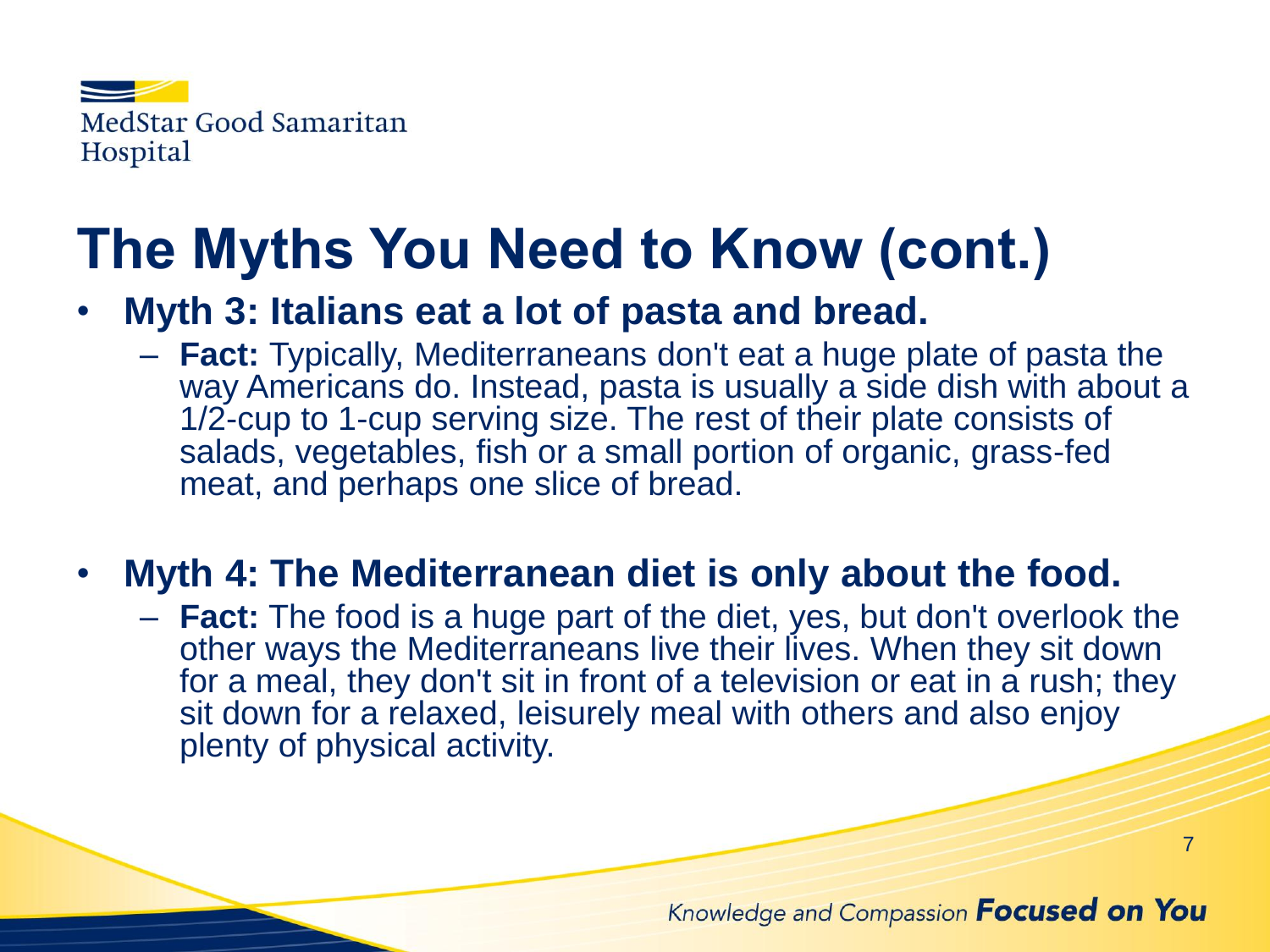

### **Quick Ways to Start Eating the Mediterranean Way**



#### Knowledge and Compassion Focused on You